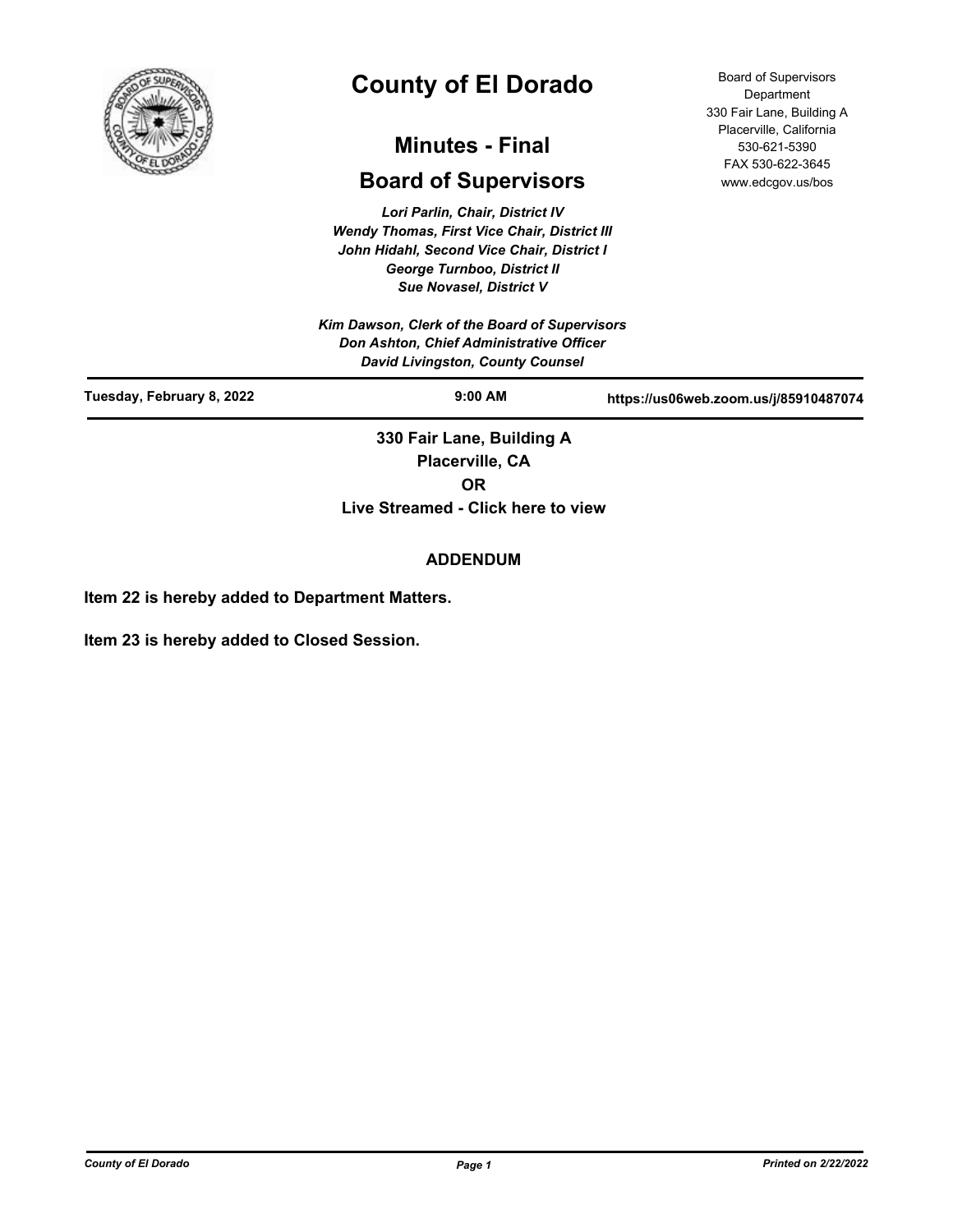**PUBLIC PARTICIPATION INSTRUCTIONS: The Board of Supervisors meeting room will be open to the public. The meeting will continue to be live-streamed via Zoom and YouTube.**

**Members of the public may address the Board in-person or via Zoom to make a public comment. The public should call into 530-621-7603 or 530-621-7610. The Meeting ID is 859 1048 7074. Please note you will be able to join the live-stream 15 minutes prior to the posted meeting start time.**

**To observe the live stream of the Board of Supervisors meeting go to https://us06web.zoom.us/j/85910487074.**

**To observe the Board of Supervisors meetings via YouTube, click https://www.youtube.com/channel/UCUMjDk3NUltZJrpw2CL7Zkg.**

**If you are joining the meeting via zoom and wish to make a comment on an item, press the "raise a hand" button. If you are joining the meeting by phone, press \*9 to indicate a desire to make a comment. Speakers will be limited to 3 minutes.**

**By participating in this meeting, you acknowledge that you are being recorded.**

**If you choose not to observe the Board of Supervisors meeting but wish to make a comment on a specific agenda item, please submit your comment in writing. You are encouraged to submit your comment in writing by 4:00 PM on the Monday before the meeting to ensure the Board of Supervisors has adequate time to review. Please submit your comment to the Clerk of the Board at edc.cob@edcgov.us. Your comment will be placed into the record and forwarded to the Board of Supervisors.**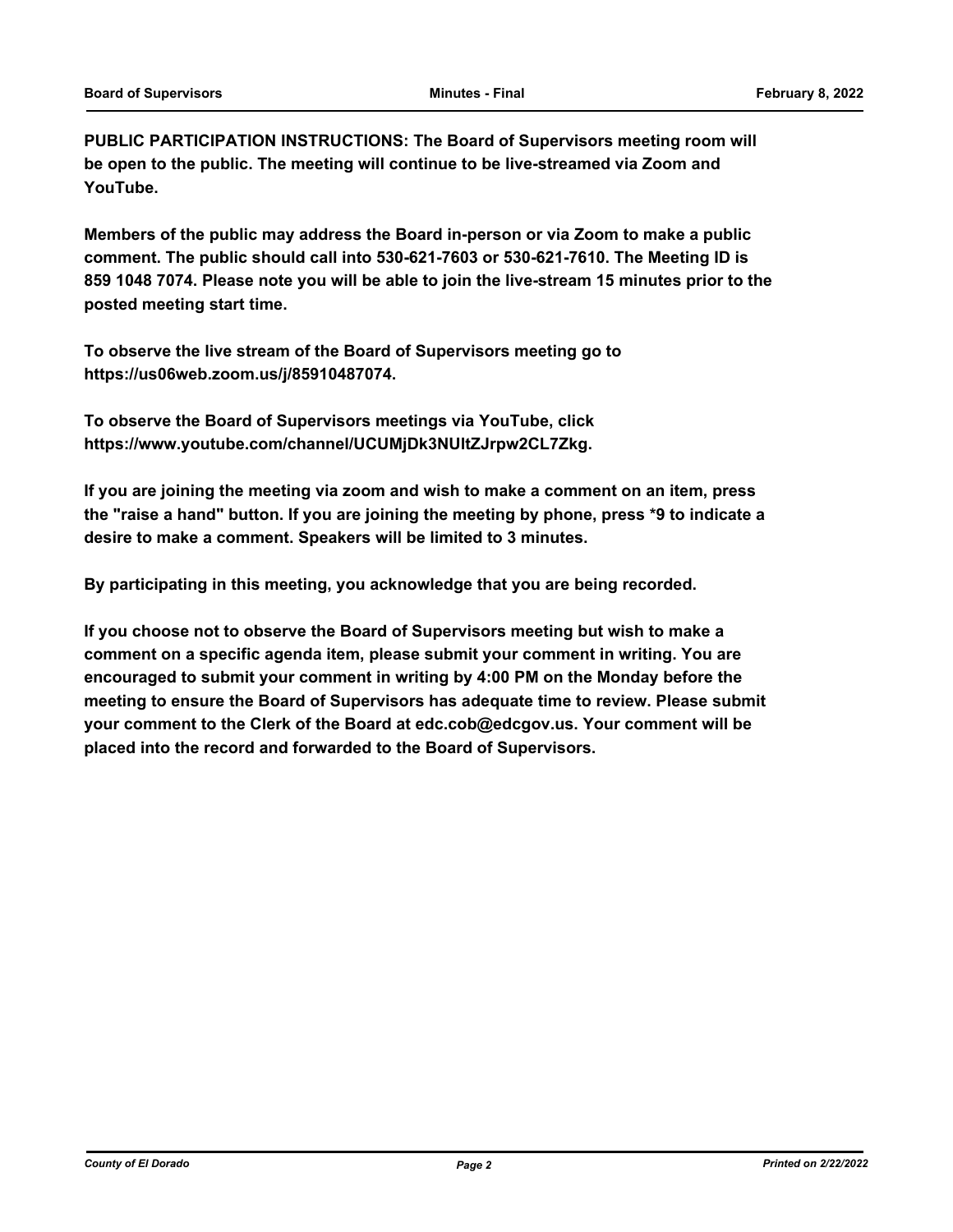## **Vision Statement Safe, healthy and vibrant communities, respecting our natural resources and historical heritage**

## **This institution is an equal opportunity provider and employer.**

Live Web Streaming and archiving of most Board of Supervisors meeting videos, all meeting agendas, supplemental materials and meeting minutes are available on the internet at: http://eldorado.legistar.com/Calendar.aspx

The County of El Dorado is committed to ensuring that persons with disabilities are provided the resources to participate in its public meetings. Please contact the office of the Clerk of the Board if you require accommodation at 530-621-5390 or via email, edc.cob@edcgov.us, preferably no less than 24 hours in advance of the meeting.

The Board of Supervisors is concerned that written information submitted to the Board the day of the Board meeting may not receive the attention it deserves. The Board Clerk cannot guarantee that any FAX, email, or mail received the day of the meeting will be delivered to the Board prior to action on the subject matter.

The Board meets simultaneously as the Board of Supervisors and the Board of Directors of the Air Quality Management District, In-Home Supportive Services, Public Housing Authority, Redevelopment Agency and other Special Districts.

For Purposes of the Brown Act § 54954.2 (a), the numbered items on this Agenda give a brief description of each item of business to be transacted or discussed. Recommendations of the staff, as shown, do not prevent the Board from taking other action.

Materials related to an item on this Agenda submitted to the Board of Supervisors after distribution of the agenda packet are available for inspection during normal business hours in the public viewing packet located in Building A, 330 Fair Lane, Placerville or in the Board Clerk's Office located at the same address. Such documents are also available on the Board of Supervisors' Meeting Agenda webpage subject to staff's ability to post the documents before the meeting.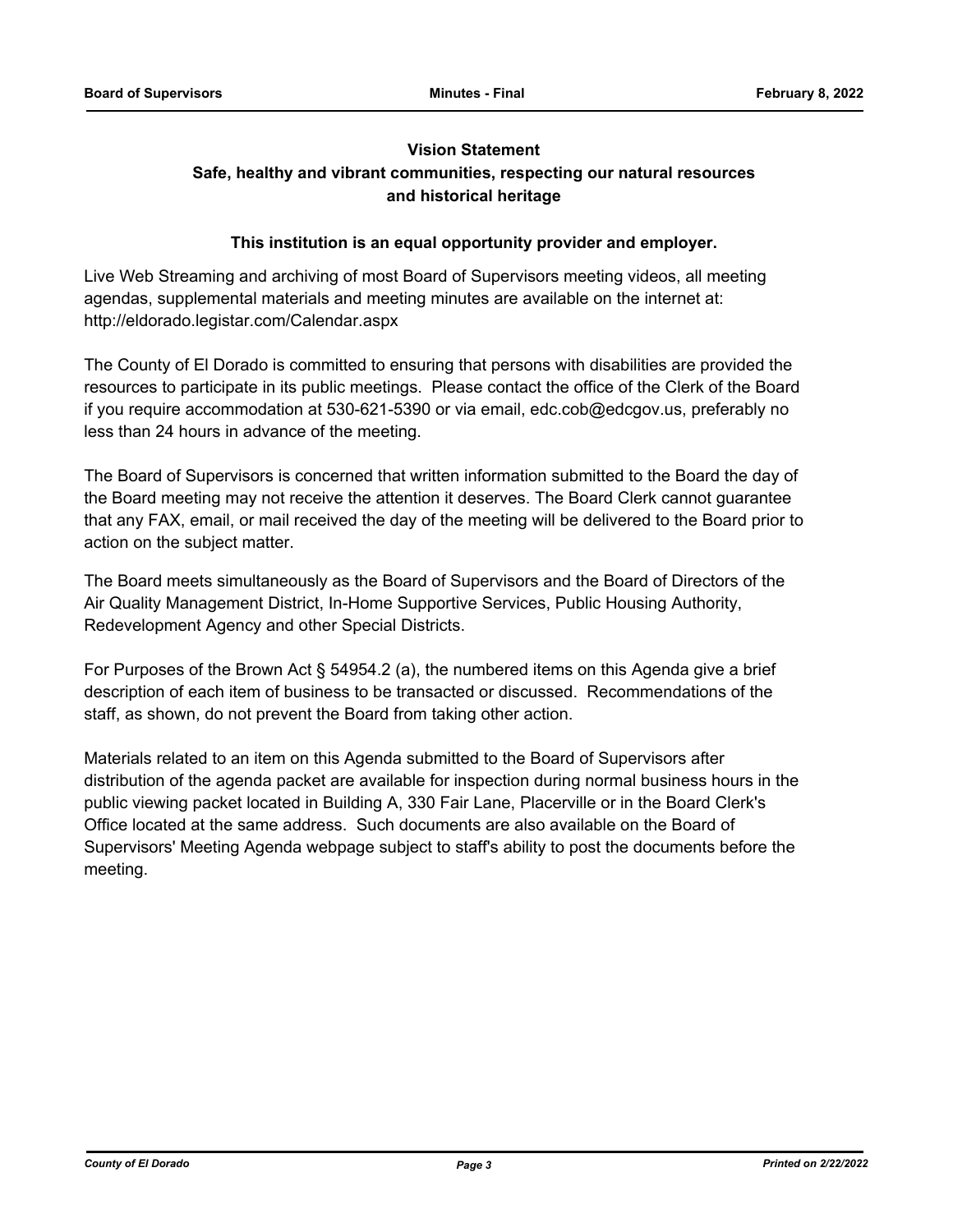## **PROTOCOLS FOR PUBLIC COMMENT**

Public comment will be received at designated periods as called by the Board Chair.

Public comment on items scheduled for Closed Session will be received before the Board recesses to Closed Session.

Except with the consent of the Board, individuals shall be allowed to speak to an item only once.

On December 5, 2017, the Board adopted the following protocol relative to public comment periods. The Board adopted minor revisions to the protocol on August 24, 2021, incorporated herein:

The Board wants all members of the public to feel welcome to speak, especially regarding controversial items. Time for public input will be provided at every Board of Supervisors meeting. Individuals will have three minutes to address the Board. If the three minutes are exceeded the speaker's microphone will be muted. Applause or other outbursts are not allowed in the Board Chambers.

During noticed public hearings only, individuals authorized by organizations to speak to organizational positions may request additional time, up to five minutes.

Public comment on certain agenda items designated and approved by the Board may be treated differently within specific time limits per speaker or a limit on the total amount of time designated for public comment. It is the intent of the Board that quasi-jurisdictional matters have additional flexibility depending on the nature of the issue.The Board Chair may limit public comment during Open Forum.

Individual Board members may ask clarifying questions but will not engage in substantive dialogue with persons providing input to the Board.

If a person providing input to the Board creates a disruption by refusing to follow Board guidelines, the Board Chair may take the following actions:

Step 1. Request the person adhere to Board guidelines. If the person refuses, the Board Chair may turn off the speaker's microphone.

Step 2. If the disruption continues, the Board Chair may order a recess of the Board meeting. Step 3. If the disruption continues, the Board Chair may order the removal of the person from the Board meeting.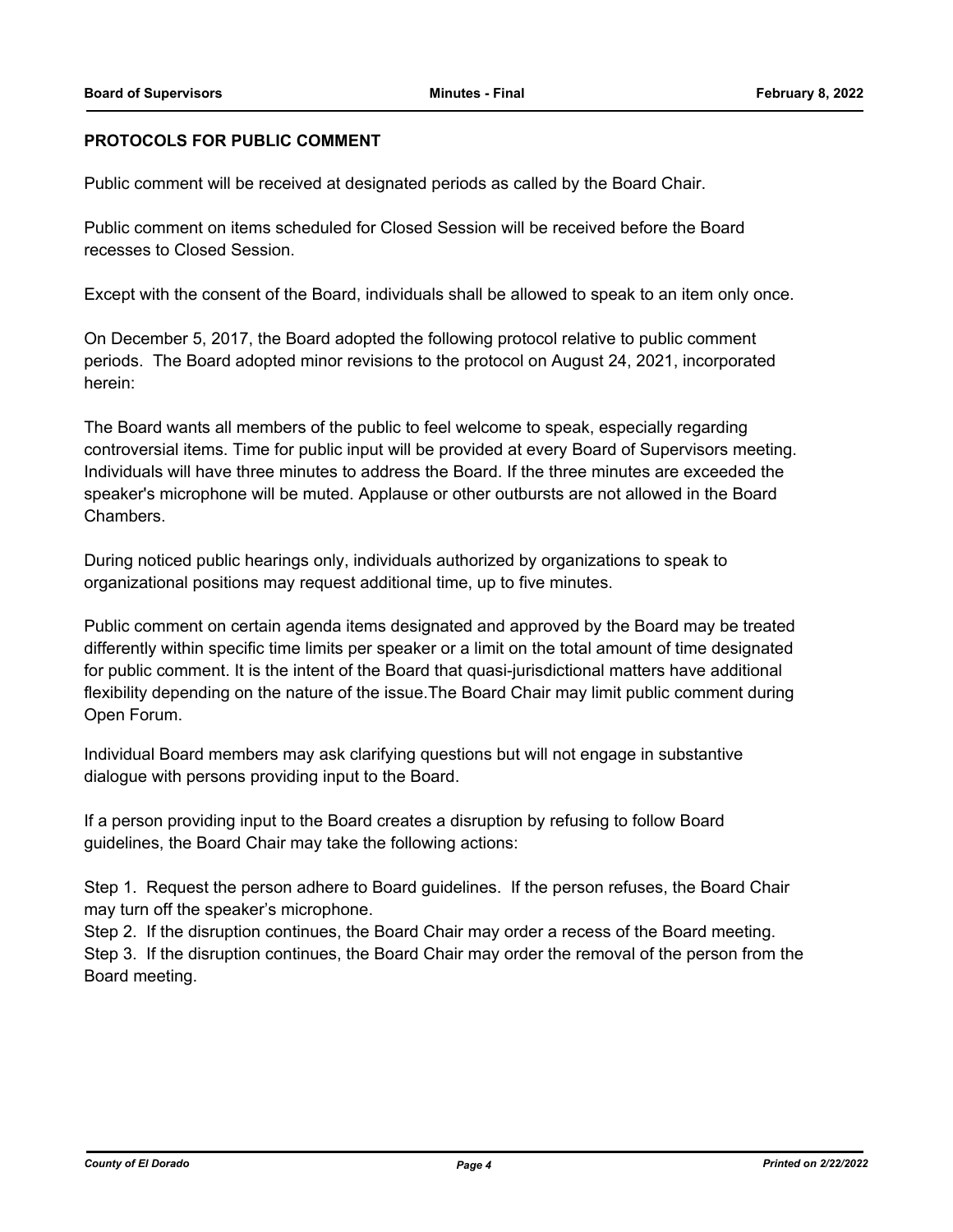## **9:00 A.M. - CALLED TO ORDER**

Present: 5- Supervisor Novasel, Supervisor Hidahl, Supervisor Parlin, Supervisor Thomas and Supervisor Turnboo

## **INVOCATION AND PLEDGE OF ALLEGIANCE TO THE FLAG**

**Chaplain Betsy Vanderpool of the Sierra Chaplaincy gave the Invocation.**

**Supervisor Thomas led the Pledge of Allegiance to the Flag.**

## **ADOPTION OF THE AGENDA AND APPROVAL OF CONSENT CALENDAR**

*Public Comment: K. Payne, J. Gainsbourgh, J. McGinnis*

**A motion was made by Supervisor Thomas, seconded by Supervisor Turnboo to Adopt the Agenda and Approve the Consent Calendar with the following changes: Supervisor Thomas commented that she is delighted the Old Depot project is moving forward. Continue item 18 off calendar.**

**Yes:** 5 - Novasel, Hidahl, Parlin, Thomas and Turnboo

The Board may make any necessary additions, deletions or corrections to the agenda including moving items to or from the Consent Calendar and adopt the agenda and the Consent Calendar with one single vote. A Board member may request an item be removed from the Consent Calendar for discussion and separate Board action. At the appropriate time as called by the Board Chair, members of the public may make a comment on matters on the Consent Calendar prior to Board action.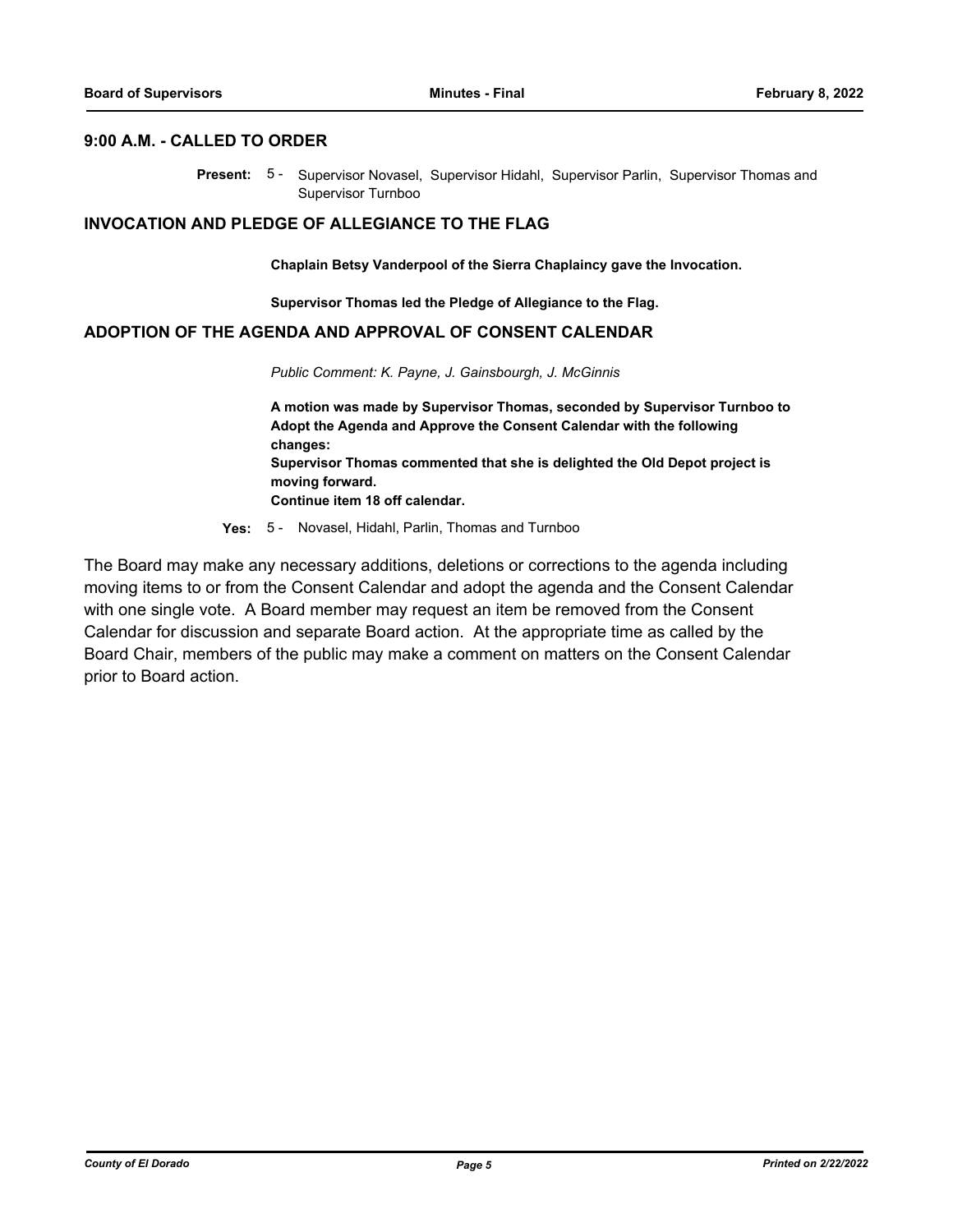## **CONSENT CALENDAR**

**1.** [22-0261](http://eldorado.legistar.com/gateway.aspx?m=l&id=/matter.aspx?key=31162) The Clerk of the Board recommending the Board Approve the Minutes from the regular Board of Supervisors meeting on February 1, 2022.

**This matter was Approved on the Consent Calendar.**

## **GENERAL GOVERNMENT - CONSENT ITEMS**

**2.** [22-0249](http://eldorado.legistar.com/gateway.aspx?m=l&id=/matter.aspx?key=31150) Chief Administrative Office recommending the Board: 1) Approve and authorize the Chair to sign a budget transfer in the amount of \$112,373, transferring funds from General Fund contingency to Non-Departmental Expenses (4/5 vote required); and 2) Make a finding that a public benefit is derived from supporting the Winter Lodging Program which will serve to house vulnerable citizens and preserve life; and 3) Authorize the Chief Administrative Officer to execute the attached funding agreement in the amount of \$112,373 with the El Dorado Community Foundation, as the fiscal agent for Housing El Dorado, to support the Winter Lodging Program through March 31, 2022, as directed by the Board of Supervisors on January 25, 2022.

**FUNDING:** General Fund Contingency.

**This matter was Approved on the Consent Calendar.**

**3.** [22-0122](http://eldorado.legistar.com/gateway.aspx?m=l&id=/matter.aspx?key=31023) Chief Administrative Office, Parks Division, recommending the Board: 1) Approve and authorize the Parks Manager to sign the revised Old Depot Bike Park Plans;

> 2) Approve the revised Contract Documents and authorize the Chair to sign the Notice to Bidders; and

3) Authorize advertisement for construction bids.

**FUNDING**: California State Parks Statewide Parks Program Grant (Prop 68).

**This matter was Approved on the Consent Calendar.**

**4.** [22-0180](http://eldorado.legistar.com/gateway.aspx?m=l&id=/matter.aspx?key=31081) Chief Administrative Office, Procurement and Contracts Division, presenting a list of County surplus property and recommending the Board so declare and authorize disposal of same in accordance with the procedures outlined in the County's Purchasing Ordinance, Chapter 3.12 and Section 3.12.220 thereof.

**FUNDING:** Various.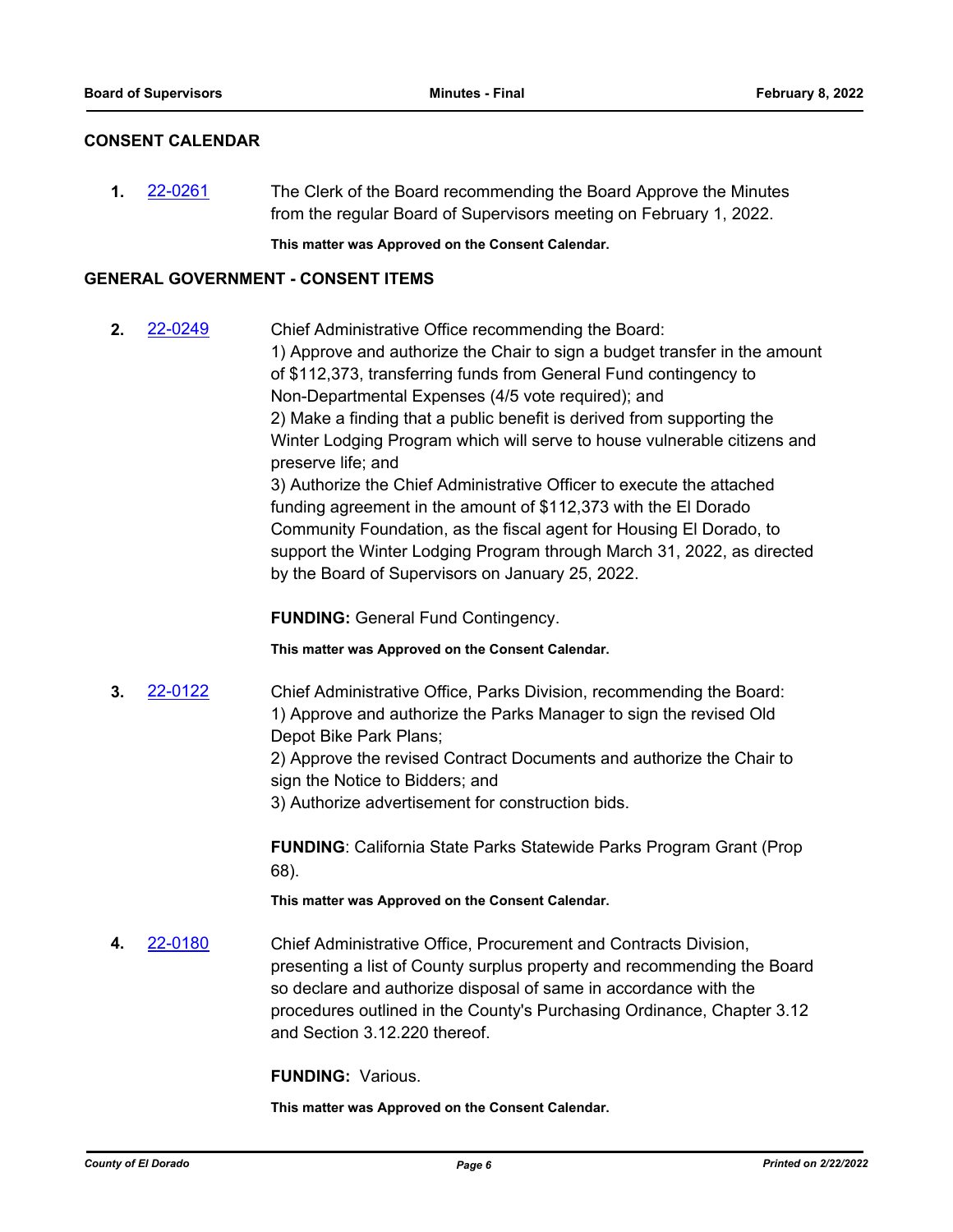**5.** [22-0244](http://eldorado.legistar.com/gateway.aspx?m=l&id=/matter.aspx?key=31145) Human Resources Department recommending the Board: 1) Adopt and authorize the Chair to sign Resolution **026-2022** approving the negotiated Memorandum of Understanding (MOU) between the County of El Dorado and the El Dorado County Criminal Attorneys' Association (Association), representing employees in the Criminal Attorney bargaining unit; 2) Authorize the Chair to sign said MOU, noting the MOU will be effective

the first full pay period following Association ratification and Board of Supervisors adoption of the MOU; and

3) Direct the Human Resources Department and the Auditor-Controller's Office to administer and implement the MOU provisions.

## **FUNDING:** Various funds.

**This matter was Approved and Resolution 026-2022 was Adopted upon Approval of the Consent Calendar.**

**6.** [22-0204](http://eldorado.legistar.com/gateway.aspx?m=l&id=/matter.aspx?key=31105) Human Resources Department recommending the Board: 1) Approve an extension to the sunset review date to February 12, 2026, on Board Policy E-5, Policy Prohibiting Discrimination, Harassment, and Retaliation, and Reporting and Complaint Procedures; and 2) Approve the addition of the previously omitted revision date of July 23, 2019, on page 15 and addition of the sunset review date of July 23, 2023, to Board of Supervisors Policy K-1, Injury Illness and Prevention Program.

## **FUNDING:** N/A

**This matter was Approved on the Consent Calendar.**

**7.** [21-1604](http://eldorado.legistar.com/gateway.aspx?m=l&id=/matter.aspx?key=30499) Human Resources Department recommending the Board 1) Approve Amendment II to Agreement 4654 with Oppenheimer Investigations Group LLP, extending the agreement by two years for the period February 24, 2022 through February 24, 2024, updating the rates for the new period, and increasing the not to exceed amount to \$75,819; and

2) Authorize the Purchasing Agent to execute Amendment II to Agreement 4654.

**FUNDING:** General Fund.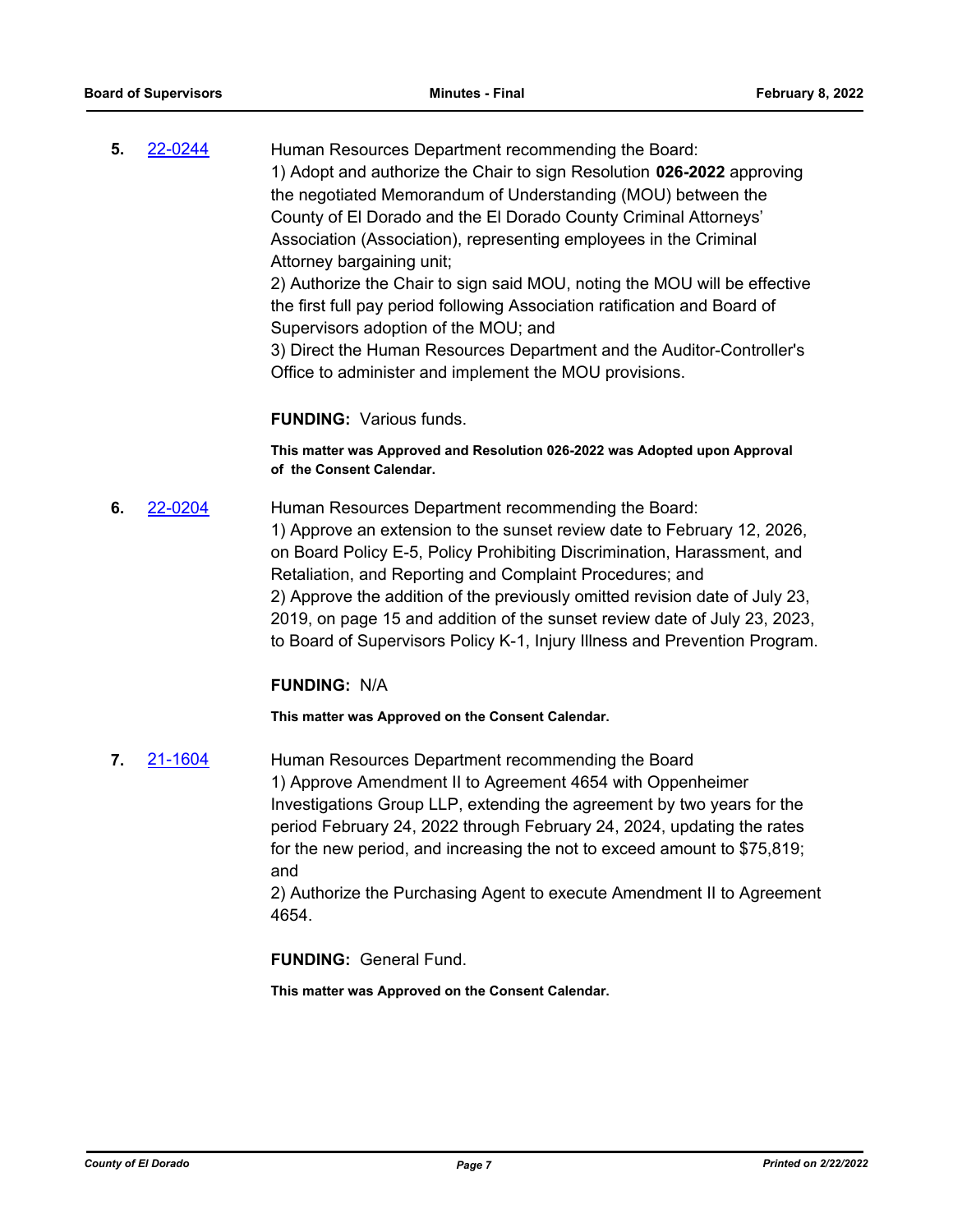**8.** [22-0187](http://eldorado.legistar.com/gateway.aspx?m=l&id=/matter.aspx?key=31088) Human Resources Department, Risk Management Division, is recommending the Board: 1) Approve modifications to Board Policy K-2 - Workplace Violence Prevention Policy; and 2) Approve extension of the sunset review date of Board Policy K-2 - Workplace Violence Prevention Policy.

## **FUNDING:** N/A

**This matter was Approved on the Consent Calendar.**

**9.** [22-0201](http://eldorado.legistar.com/gateway.aspx?m=l&id=/matter.aspx?key=31102) Clerk of the Board and Supervisor Novasel, based upon the recommendation of the Supervisor Novasel, recommending the Board appoint Kathleen McIntyre, Director, Term Expiration 11/09/2025 (Four-year term) to the Tahoe Resource Conservation District.

### **FUNDING:** N/A

**This matter was Approved on the Consent Calendar.**

**10.** [22-0252](http://eldorado.legistar.com/gateway.aspx?m=l&id=/matter.aspx?key=31153) Supervisor Parlin recommending the Board appoint to the Fair Association Board Cheri White, District IV, Term Expiration 01/01/2023.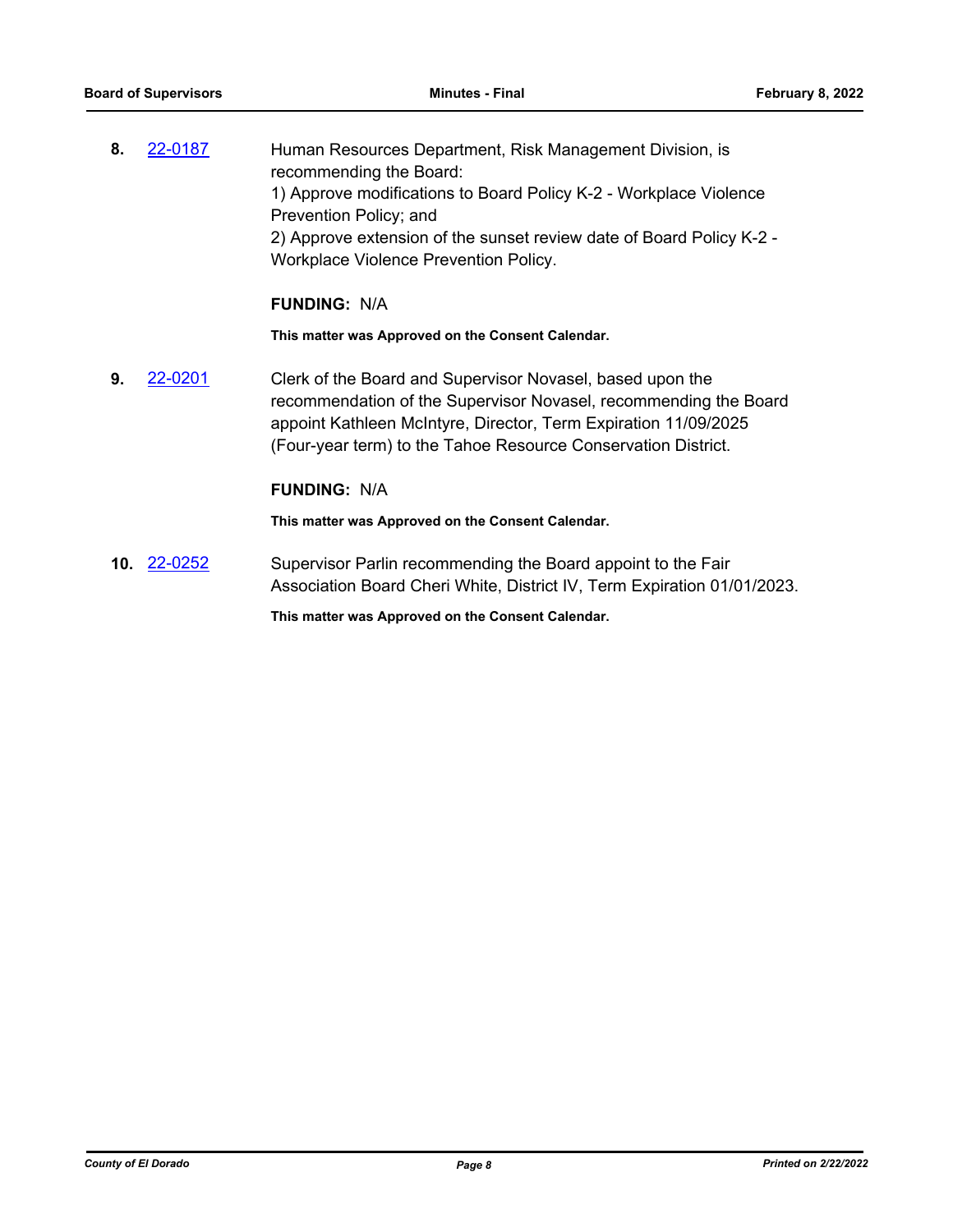## **LAND USE AND DEVELOPMENT - CONSENT ITEMS**

**11.** [22-0129](http://eldorado.legistar.com/gateway.aspx?m=l&id=/matter.aspx?key=31030) Department of Transportation, at the request of the Sundance Trail Zone of Benefit, recommending the Board adopt and authorize the Chair to sign Resolution **024-2022** setting for election a measure to consider a special tax increase from \$300 per parcel to \$600 per parcel commencing Fiscal Year (FY) 2023-24, and annually adjusted for cost of living using the California Construction Cost Index until reaching a maximum rate of \$1000, to provide road improvement and maintenance services in the Sundance Trail Road Zone of Benefit 98109 within County Service Area 9; noting that the measure will be submitted to the zone electorate on the ballots distributed for the Election to be held June 7, 2022. (Supervisor District: 4)

**FUNDING:** County Service Area Zone of Benefit Special Taxes.

**Resolution 024-2022 was Adopted upon Approval of the Consent Calendar.**

**12.** [22-0125](http://eldorado.legistar.com/gateway.aspx?m=l&id=/matter.aspx?key=31026) Planning and Building Department recommending the Board: 1) Find that the use of an area of ramp at the Georgetown Airport by Pacific Gas and Electric Company, a California corporation, to stage vehicles, equipment, supplies and materials is a public benefit for our community; and

> 2) Approve and authorize the Chair to sign the retroactive License Agreement for Staging Area 6320 with Pacific Gas and Electric Company for a term of twenty-five days, commencing on January 5, 2022 and expiring January 31, 2022, in the amount of \$0.164 per square foot per month for the use of approximately 32,315 square feet of ramp space at the Georgetown Airport (6245 Aerodrome Way, Georgetown, CA 95634) for the purpose of staging vehicles, equipment, supplies, and materials for use in repairing the electrical grid.

**FUNDING:** Pacific Gas and Electric Company.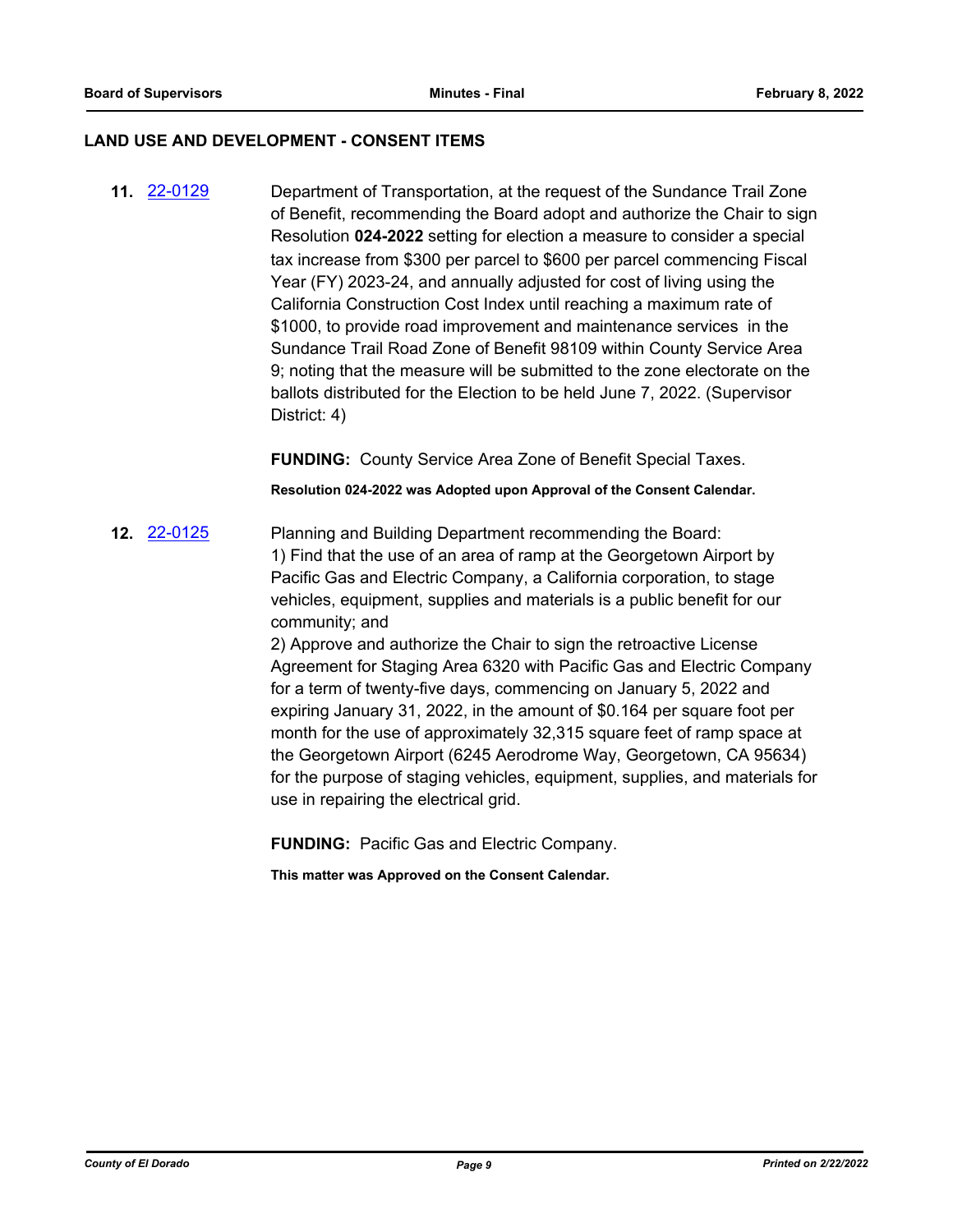#### **LAW AND JUSTICE - CONSENT ITEMS**

**13.** [22-0164](http://eldorado.legistar.com/gateway.aspx?m=l&id=/matter.aspx?key=31065) District Attorney recommending the Board consider the following: 1) Approve and authorize the acceptance of a grant award in the amount of \$65,000 from the California's Governor's Office of Emergency Services for the Domestic Violence American Rescue Plan Program for the period of January 1, 2022 - December 31, 2023 based on the received Letter of Intent;

> 2) Approve and authorize the Chair to sign the Certification of Assurance of Compliance as authorized by the Family Violence Prevention and Services/Domestic Violence Shelter and Supportive Services Grant; and 3) Authorize the District Attorney to execute the Grant Award Agreement and required documents, including any extensions or amendments thereof which do not increase the Department's Net County Cost.

**FUNDING:** Family Violence Prevention and Services/Domestic Violence Shelter and Supportive Services Grant - Supplemental Funding American Rescue Plan of 2021. This funding is authorized by 42 U.S.C. § 10401 et seq.

**This matter was Approved on the Consent Calendar.**

**14.** [22-0167](http://eldorado.legistar.com/gateway.aspx?m=l&id=/matter.aspx?key=31068) District Attorney recommending the Board approve and authorize the Chair to sign Fiscal Year 2021-2022 budget transfer increasing appropriations and revenue in the Workers' Compensation Fraud Special Revenue Fund, the Automobile Fraud Special Revenue Fund, and the District Attorney's Office budget by a total of \$24,429 for the additional California Department of Insurance Program funding. (4/5 vote required)

**FUNDING:** California Department of Insurance.

**This matter was Approved on the Consent Calendar.**

## **END CONSENT CALENDAR**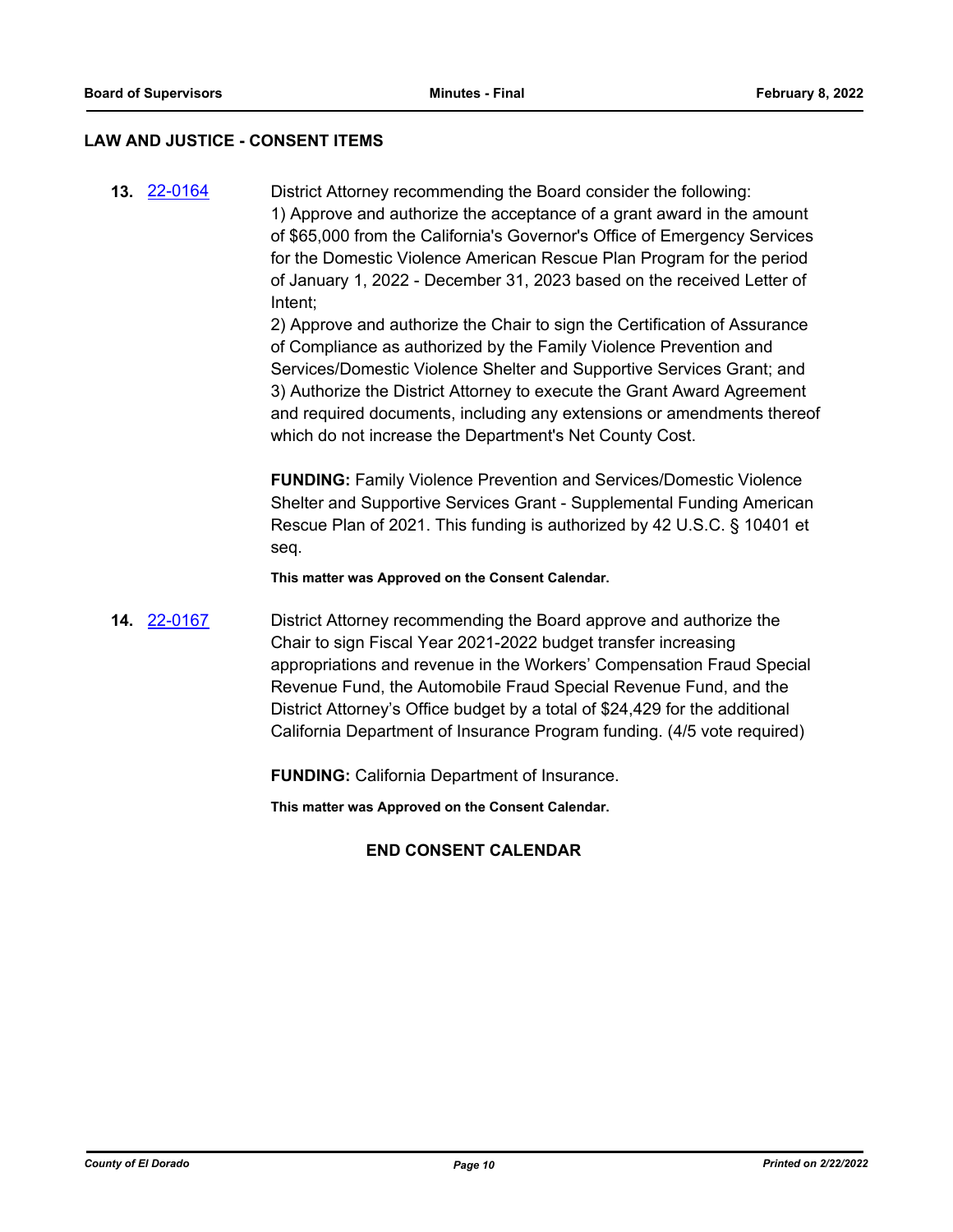## **DEPARTMENT MATTERS (Items in this category may be called at any time)**

**15.** [21-1919](http://eldorado.legistar.com/gateway.aspx?m=l&id=/matter.aspx?key=30815) Health and Human Services Agency (HHSA) recommending the Board: 1) Make findings in accordance with County Ordinance 3.13.030 that it is appropriate to contract with Colleen Bridger Consulting LLC for the provision of COVID-19 community recovery consulting services, provided under Agreement 6164, because the "limited timeframes, temporary or occasional nature, or schedule for the project or scope of work, the ongoing aggregate of work to be performed is not sufficient to warrant addition of permanent staff;"

2) Approve and authorize the Chair to sign Agreement for Services 6164 with Colleen Bridger Consulting LLC, in the amount of \$248,864, for a term beginning upon execution through May 31, 2023; and 3) Authorize the HHSA Director, or designee, to execute further documents relating to Agreement for Services 6164, contingent upon approval by County Counsel and Risk Management, including amendments which do not increase the maximum dollar amount or term of the Agreement. (Cont. 1/25/2022, Item 13)

**FUNDING:** State Funding: County Coronavirus Response and Relief Supplemental Appropriations Act, 2021.

*Public Comment: K. Payne, T. Doyle, L. Thomas, M. Rodriguez, K. Grassi, D. Munter, Linda, Lara*

**A motion was made by Supervisor Novasel, seconded by Supervisor Thomas to Approve this matter.**

**After the main motion was made, a second motion was made by Supervisor Hidahl, seconded by Supervisor Turnboo to Approve this matter and to include the Chief Administrative Officer in the decision to execute further documents relating to the Agreement of Services 6164 pertaining to changes to the scope of the agreement only.**

**Supervisor Turnboo made the following comment at the February 22, 2022 Board meeting, with regards to the Minutes (item 1) from the February 8, 2022 Board meeting pertaining to item 15 that after extensive research he possibly would have voted differently.**

**Yes:** 3 - Hidahl, Thomas and Turnboo

**Noes:** 2 - Novasel and Parlin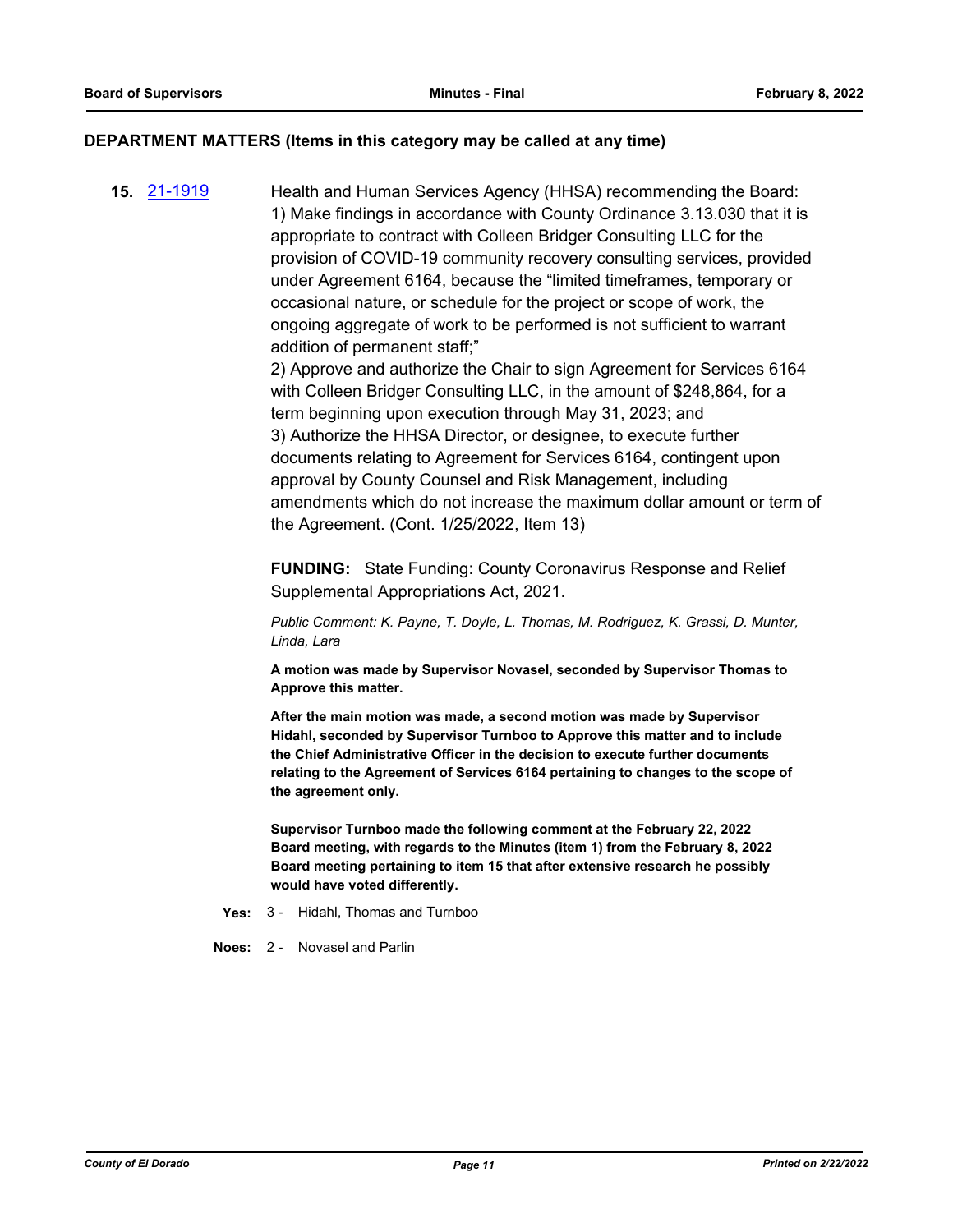**16.** [22-0078](http://eldorado.legistar.com/gateway.aspx?m=l&id=/matter.aspx?key=30978) Planning and Building Department, Economic Development Division, recommending the Board consider the following: 1) Consistent with the Economic Development objectives of Board Policy J-8, Special District Impact Fee Offset for Nonresidential Business Development, approve the use of Transient Occupancy Tax funds to offset the \$25,608 in Special District Impact Fees for the El Dorado Hills Fire District fees that were collected as part of the Building Permit Fees related to the construction of Tri-Square Construction Company's (Tri-Square) new facility in the El Dorado Hills Business Park; 2) Approve and authorize the Chair to sign the budget amendment to allow for the payment of the fee offset (4/5 vote required); and 3) Delegate authority to the Chief Administrative Officer to execute an agreement, if necessary, to proceed with the reimbursement of \$25,608 to Tri-Square.

**FUNDING:** Transient Occupancy Tax Reserve funds.

*Public Comment: K. Payne, N. Yanish, J. Baggaley*

**A motion was made by Supervisor Hidahl, seconded by Supervisor Parlin to Approve this matter.**

**Yes:** 5 - Novasel, Hidahl, Parlin, Thomas and Turnboo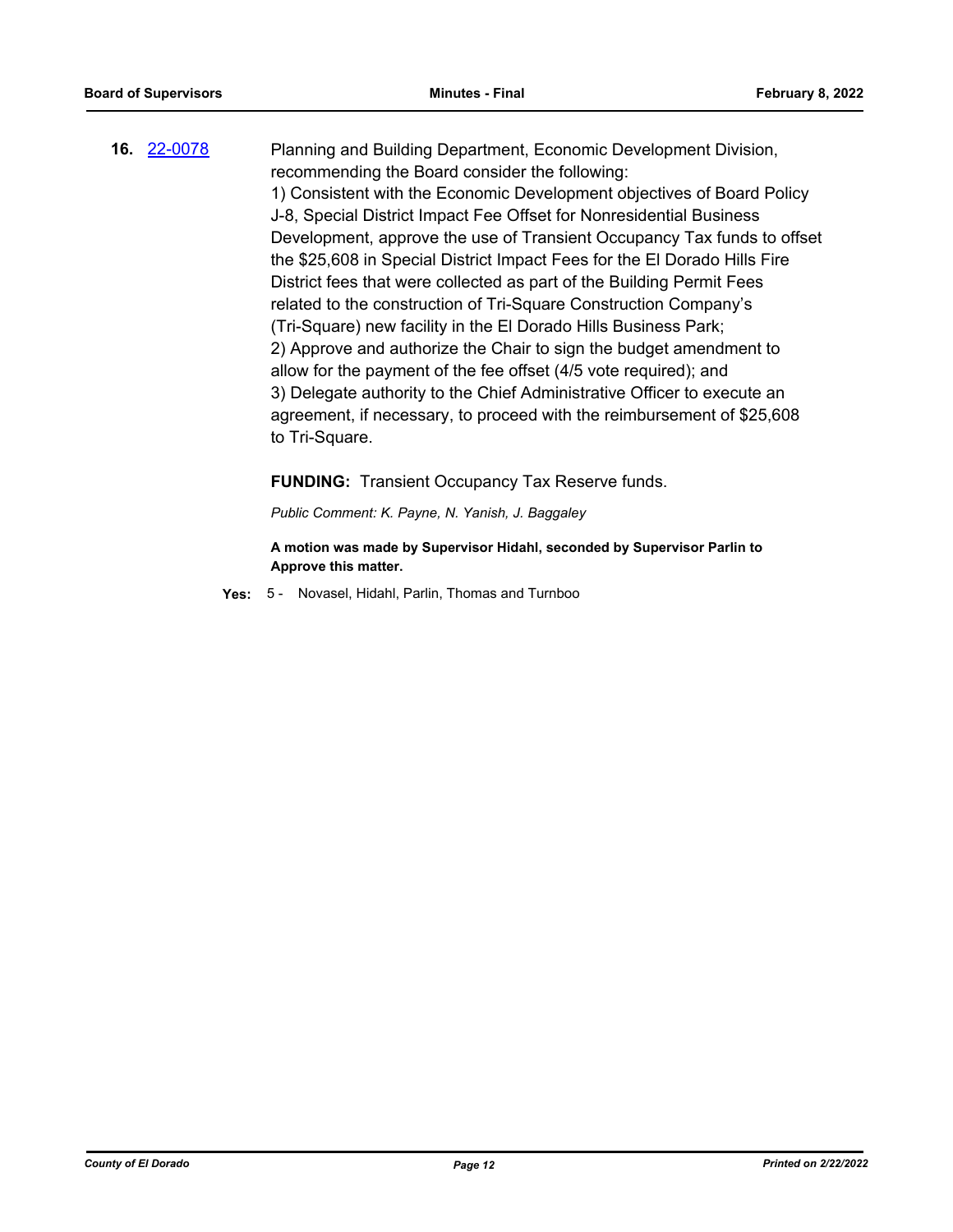## **1:00 P.M. - TIME ALLOCATION (Items will not be heard prior to the time stated)**

## **OPEN FORUM**

*Public Comment: Toby, K. Adams, M. Boswell, J. Gainsbourgh, No Body*

Open Forum is an opportunity for members of the public to address the Board of Supervisors on subject matter that is not on their meeting agenda and within their jurisdiction. Public comments during Open Forum are limited to three minutes per person. The Board Chair may limit public comment during Open Forum.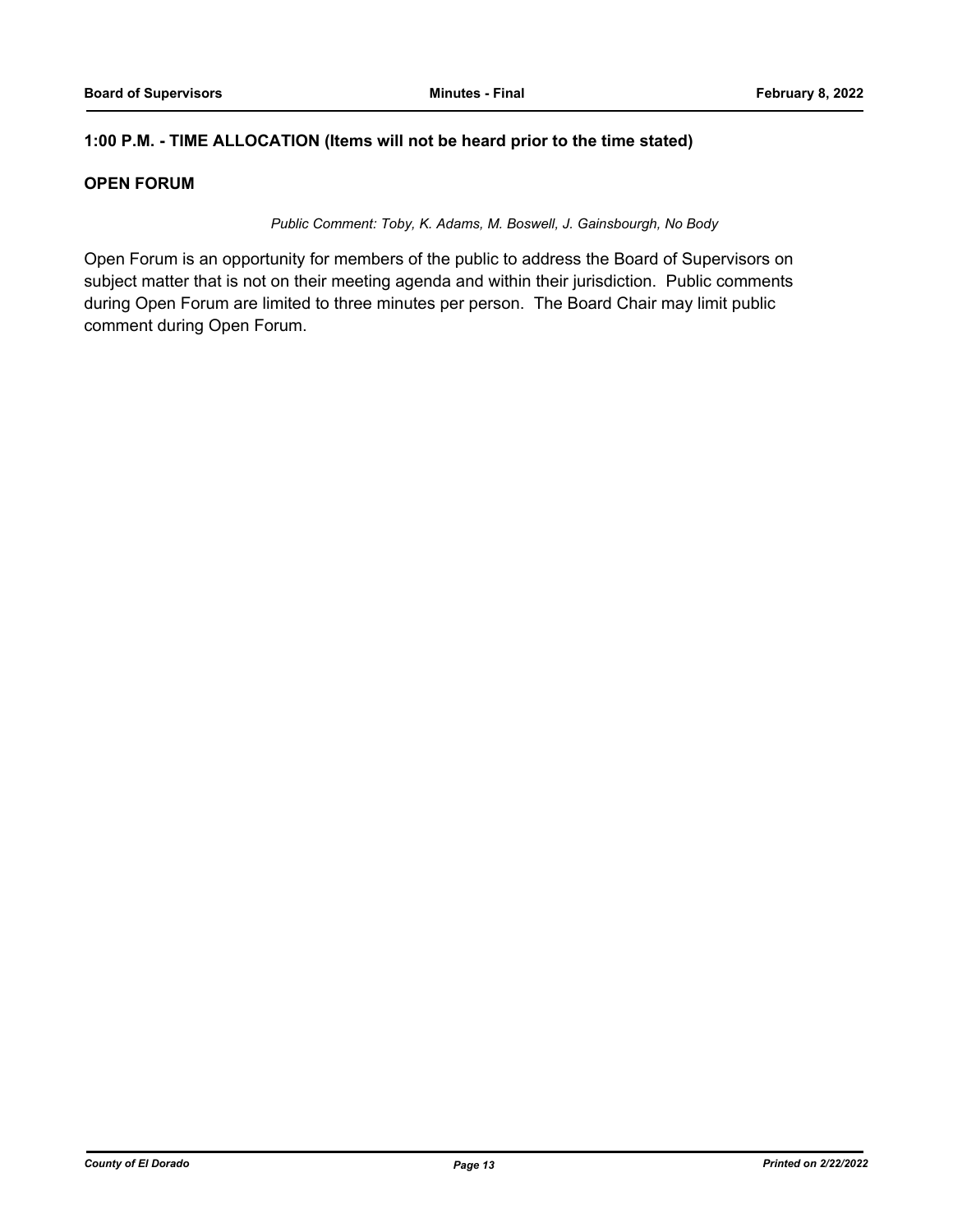**2:00 P.M. - TIME ALLOCATION (Items will not be heard prior to the time stated)**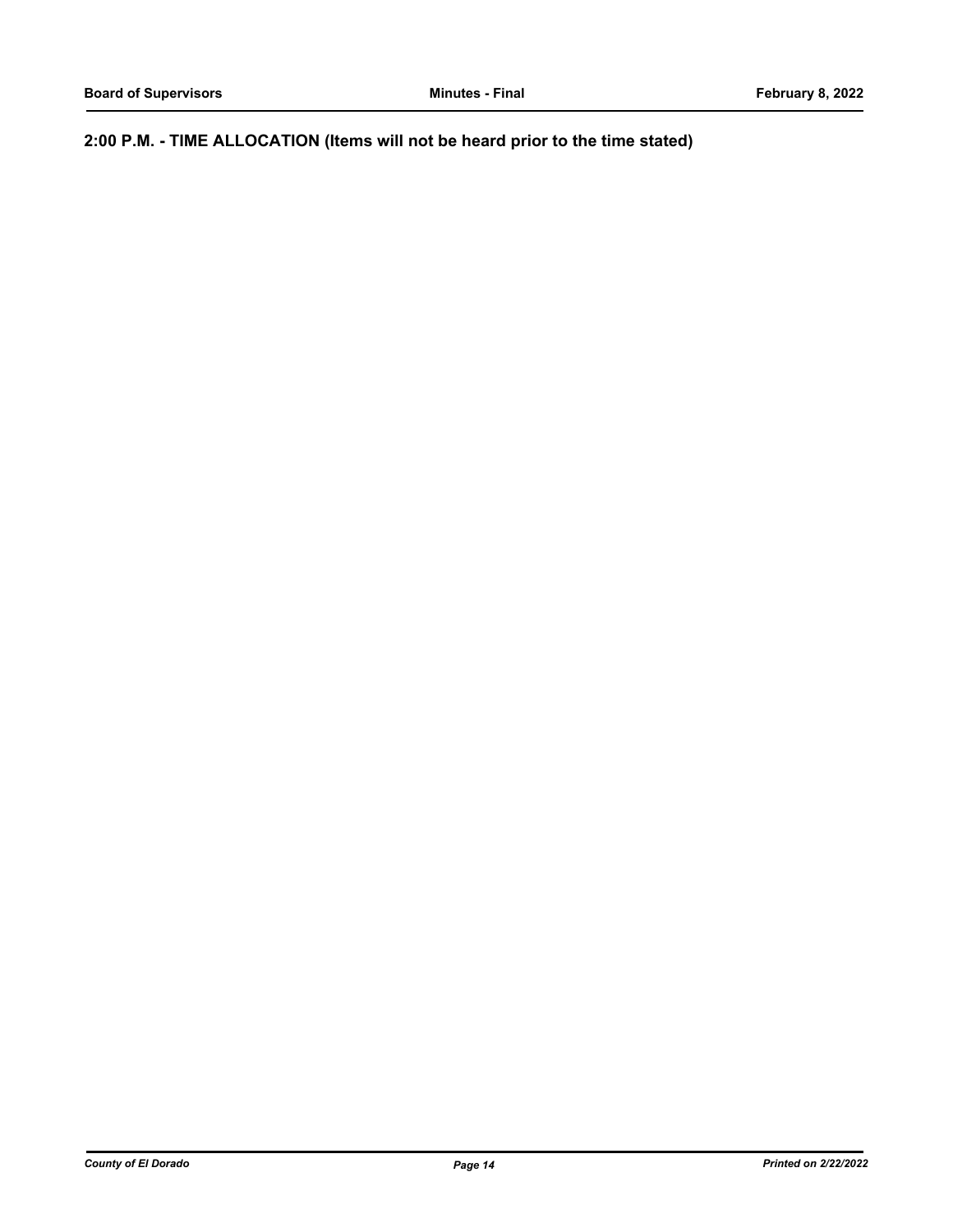**17.** [22-0194](http://eldorado.legistar.com/gateway.aspx?m=l&id=/matter.aspx?key=31095) **HEARING** - To consider the Planning Commission's recommendation for approval of the Land Use Map Correction and Zoning Map Correction (General Plan Amendment GPA21-0003/Rezone Z21-0011) to modify the General Plan Land Use Map amending the land use designation of five existing parcels in the Cameron Park Area from Multifamily Residential (MFR) to High-Density Residential (HDR); amend the land use designation of two existing parcels in the North Placerville Area from Open Space (OS) to Rural Residential (RR); amend the land use designation of one existing parcel in the Cedar Grove Area from Commercial (C) to Medium-Density Residential (MDR); and Rezone 7 out of the 8 parcels previously mentioned with corresponding Zoning, submitted by the County of El Dorado; and the Planning Commission recommending the Board of Supervisors (Board) take the following actions:

> 1) Adopt the California Environmental Quality Act (CEQA) Addendum to the El Dorado County Targeted General Plan Amendment/Zoning Ordinance Update (TGPA/ZOU) Final Program Environmental Impact Report (SCH 2012052074), certified by the Board of Supervisors (Board) on December 15, 2015, which demonstrates consistency with CEQA Guidelines Sections 15162 and 15164 based on analysis prepared by staff (Attachment D);

> 2) Approve GPA21-0003 amending the General Plan land use designations of the five Cameron Park Area parcels - Assessor's Parcel Numbers: 083-465-027, 083-465-028, 083-465-029, 083-465-030, and 083-465-031; two North Placerville Area parcels - Assessor's Parcel Numbers: 050-010-035 and 050-010-038; one Cedar Grove Area parcel - Assessor's Parcel Number 076-270-039 based on the Findings as presented;

3) Approve Z21-0011 rezoning the Zoning Map for the aforementioned Cameron Park Area and North Placerville Area parcels based on the Findings;

4) Adopt and authorize the Chair to sign Resolution **025-2022** to amend the General Plan Land Use Map (Attachment A); and

5) Adopt and authorize the Chair to sign Ordinance **5158** for said Rezone (Attachment B). (Supervisorial Districts 4 and 3)

**FUNDING:** General Fund.

*Public Comment: S. Hasler, L. Cook, C. Felton, K. Lishman, J. Liggett*

**Supervisor Parlin opened the public hearing and upon hearing from staff and the public closed the hearing.**

**A motion was made by Supervisor Thomas, seconded by Supervisor Novasel to: 1) Adopt the California Environmental Quality Act (CEQA) Addendum to the El Dorado County Targeted General Plan Amendment/Zoning Ordinance Update (TGPA/ZOU) Final Program Environmental Impact Report (SCH 2012052074),**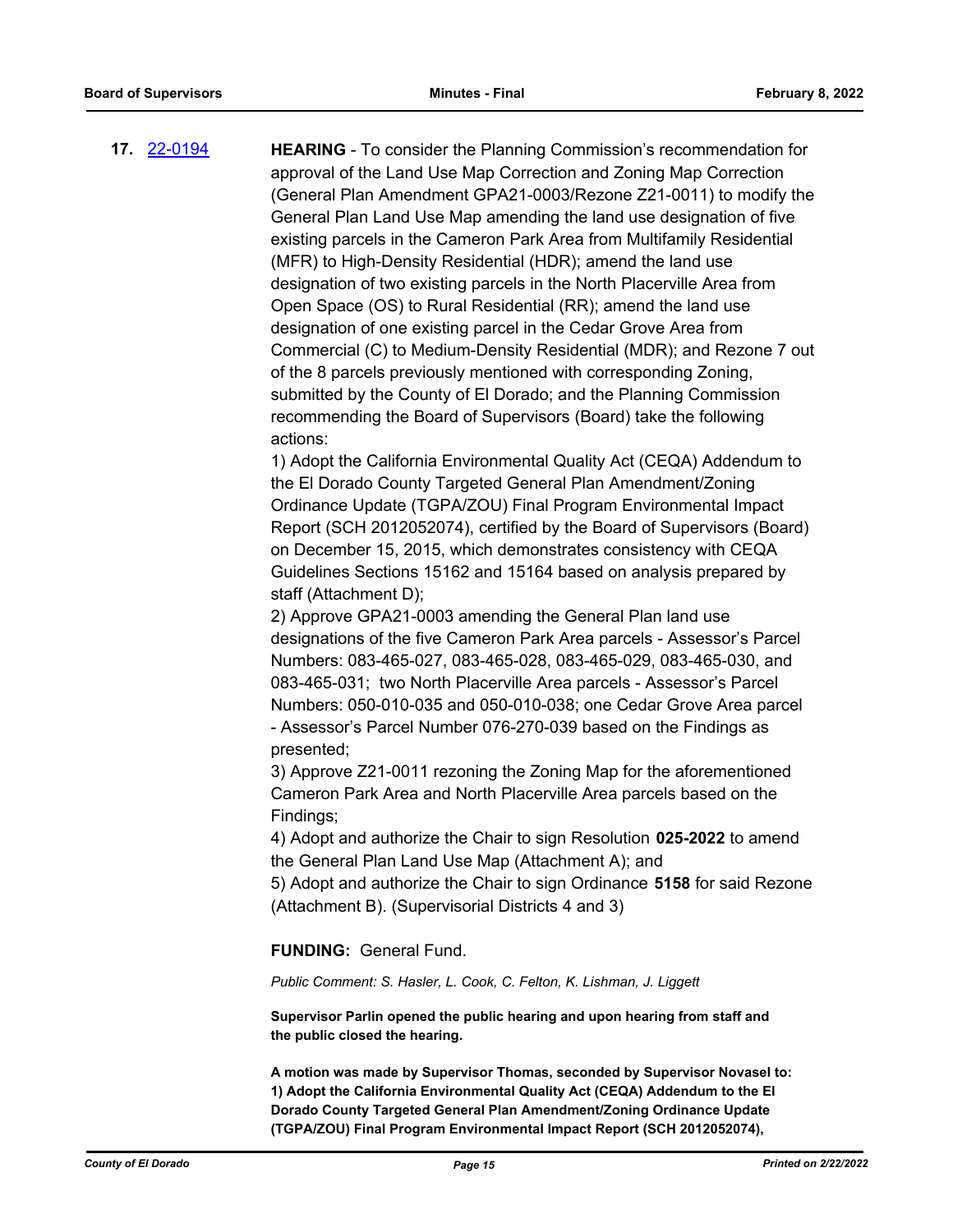**certified by the Board of Supervisors (Board) on December 15, 2015, which demonstrates consistency with CEQA Guidelines Sections 15162 and 15164 based on analysis prepared by staff (Attachment D);** 

**2) Approve GPA21-0003 amending the General Plan land use designations of the five Cameron Park Area parcels - Assessor's Parcel Numbers: 083-465-027, 083-465-028, 083-465-029, 083-465-030, and 083-465-031; two North Placerville Area parcels - Assessor's Parcel Numbers: 050-010-035 and 050-010-038; one Cedar Grove Area parcel - Assessor's Parcel Number 076-270-039 based on the Findings as presented;** 

**3) Approve Z21-0011 rezoning the Zoning Map for the aforementioned Cameron Park Area and North Placerville Area parcels based on the Findings; 4) Adopt and authorize the Chair to sign Resolution 025-2022 to amend the** 

**General Plan Land Use Map (Attachment A); and** 

**5) Adopt and authorize the Chair to sign Ordinance 5158 for said Rezone (Attachment B).**

**Yes:** 5 - Novasel, Hidahl, Parlin, Thomas and Turnboo

#### **ITEMS TO/FROM SUPERVISORS (May be called at any time during the meeting)**

**Supervisor Hidahl reported on the following: Foothill Interfaith meeting. El Dorado Hills Chamber luncheon. El Dorado Transit and Transportation meetings. Planning and Building staff meeting. Congressman Tom McClintock's assistant meeting. El Dorado Hills Community Council meeting.**

**Supervisor Turnboo reported on the following: Recorder-Clerk meeting. Director of Human Resources meeting. Library Commissioner meeting. Congressman Tom McClintock meeting. Cogeneration. Chief Administrative Officer meeting. Constituent meetings.**

**Supervisor Thomas reported on the following: El Dorado Transit and Transportation meetings. Sacramento Area Council of Governments policy and innovation meeting. Veteran Affairs Committee. Welcomed new staff to the Clerk's Office. Diamond Springs and El Dorado Advisory Committee interview. Planning Commissioner meeting.**

**Supervisor Novasel reported on the following: California State Association of Counties leadership conference. Human Rights Commission forum Snow plowing. Tahoe Prosperity Center presentation.**

**Supervisor Parlin reported on the following: Governor's Office of External Affairs meeting. El Dorado Transit and Transportation meetings. Tax Payer's Association meeting.**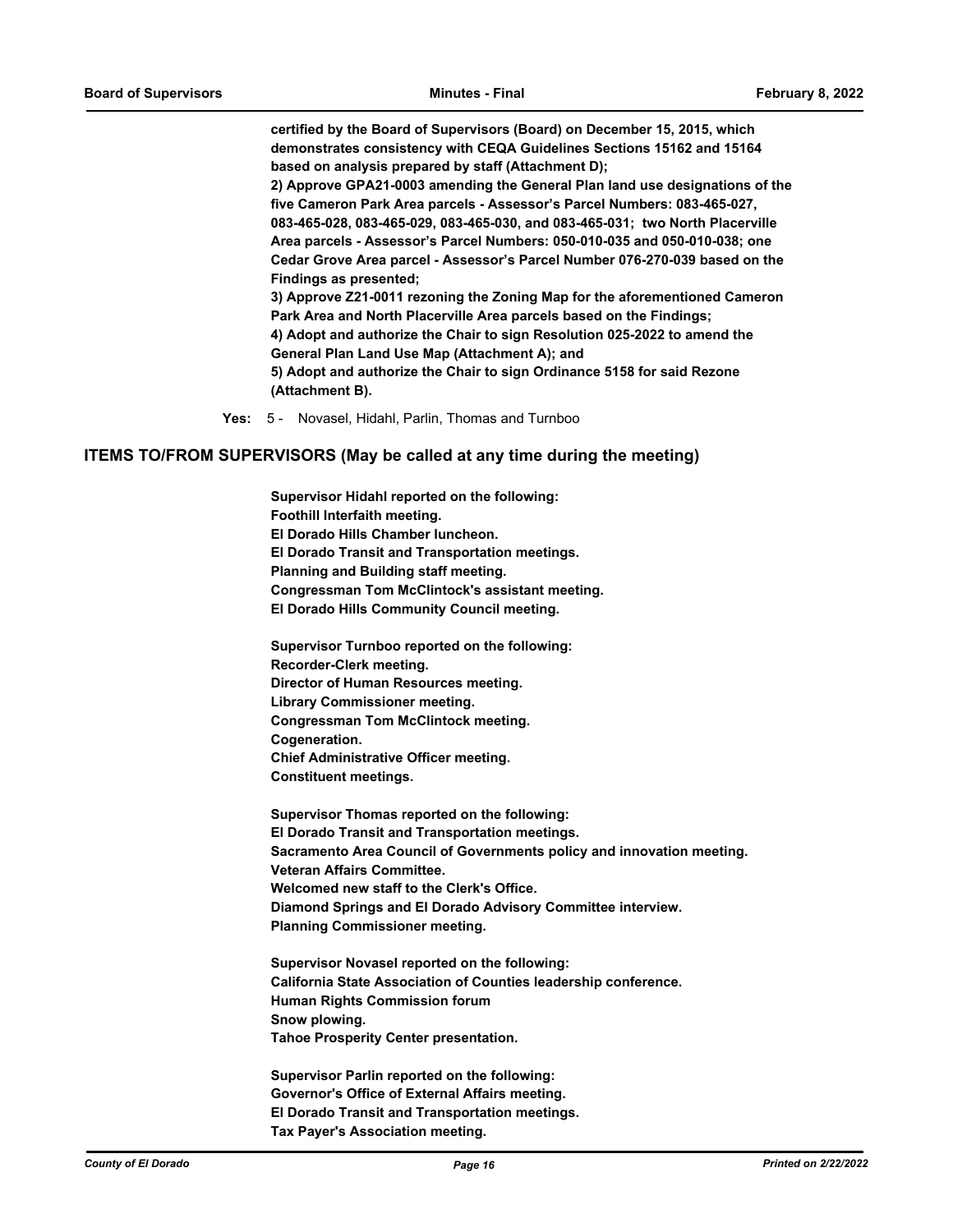## **CAO UPDATE (May be called at any time during the meeting)**

**Don Ashton, Chief Administrative Officer, reported on the following: California Office of Emergency Services is 90% completed in the Grizzly Flats area. Forest cabins still continue to be a challenge. Mental Health services. Surveyor conversations. Next regular meeting February 22, 2022.**

[22-0302](http://eldorado.legistar.com/gateway.aspx?m=l&id=/matter.aspx?key=31203) CAO Update (Caldor Fire see attachment)

## **ADJOURNED AT 4:55 P.M.**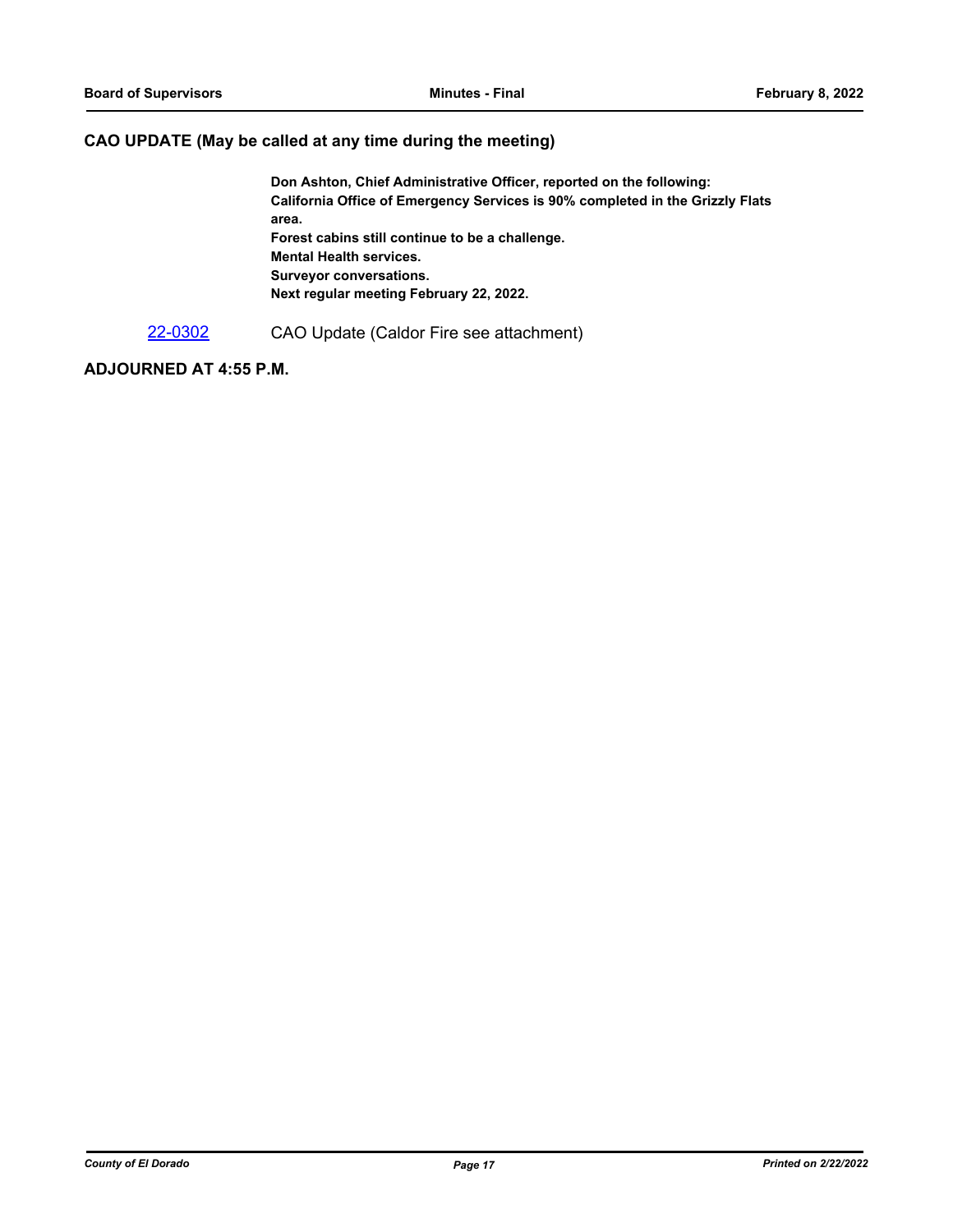## **CLOSED SESSION**

**18.** [22-0212](http://eldorado.legistar.com/gateway.aspx?m=l&id=/matter.aspx?key=31113) **Pursuant to Government Code Section 54957.6 - Conference with Labor Negotiator**: County Negotiator: Director of Human Resources and/or designee. Employee organizations: El Dorado County Employees' Association, Local 1, AFSCME Council 57 representing employees in the Supervisory, Professional, and General Bargaining Units; Operating Engineers Local No. 3 representing employees in the Trades & Crafts and Corrections Bargaining Units; El Dorado County Criminal Attorneys' Association representing employees in the Criminal Attorney Unit; El Dorado County Managers' Association representing employees in the Management Unit; Deputy Sheriff's Association representing employees in the Law Enforcement Unit; El Dorado County Probation Officers Association representing employees in the Probation Bargaining Unit; and El Dorado County Law Enforcement Management Association representing employees in the Law Enforcement Sworn Management Unit. (Est. Time: 40 Min.)

> **This matter was Continued off Calendar upon Approval of the Consent Calendar.**

**19.** [22-0256](http://eldorado.legistar.com/gateway.aspx?m=l&id=/matter.aspx?key=31157) **Conference with Legal Counsel - Significant Exposure to Litigation** pursuant to Government Code Section 54956.9(d)(2). Number of potential cases: (1). (Est. Time: 15 Min.)

**No Action Reported. All five Supervisors participated.**

**20.** [22-0257](http://eldorado.legistar.com/gateway.aspx?m=l&id=/matter.aspx?key=31158) **Conference with Legal Counsel - Significant Exposure to Litigation** pursuant to Government Code Section 54956.9(d)(2). Title: Assessment Appeals Board Decision re: Safeway Stores, Inc., Number of potential cases: (1 ). (Est. Time: 10 Min.)

**No Action Reported. All five Supervisors participated.**

**21.** [22-0003](http://eldorado.legistar.com/gateway.aspx?m=l&id=/matter.aspx?key=30904) **Pursuant to Government Code Section 54957- Public Employee Performance Evaluation.** Title: Director of Information Technologies. (Est. Time: 15 Min.)

> **The Board conducted the public employee performance evaluation of Tonya Digiorno, Director of Information Technologies, and by a unanimous 5-0 vote increased her from step 4 to step 5 effective February 12, 2022.**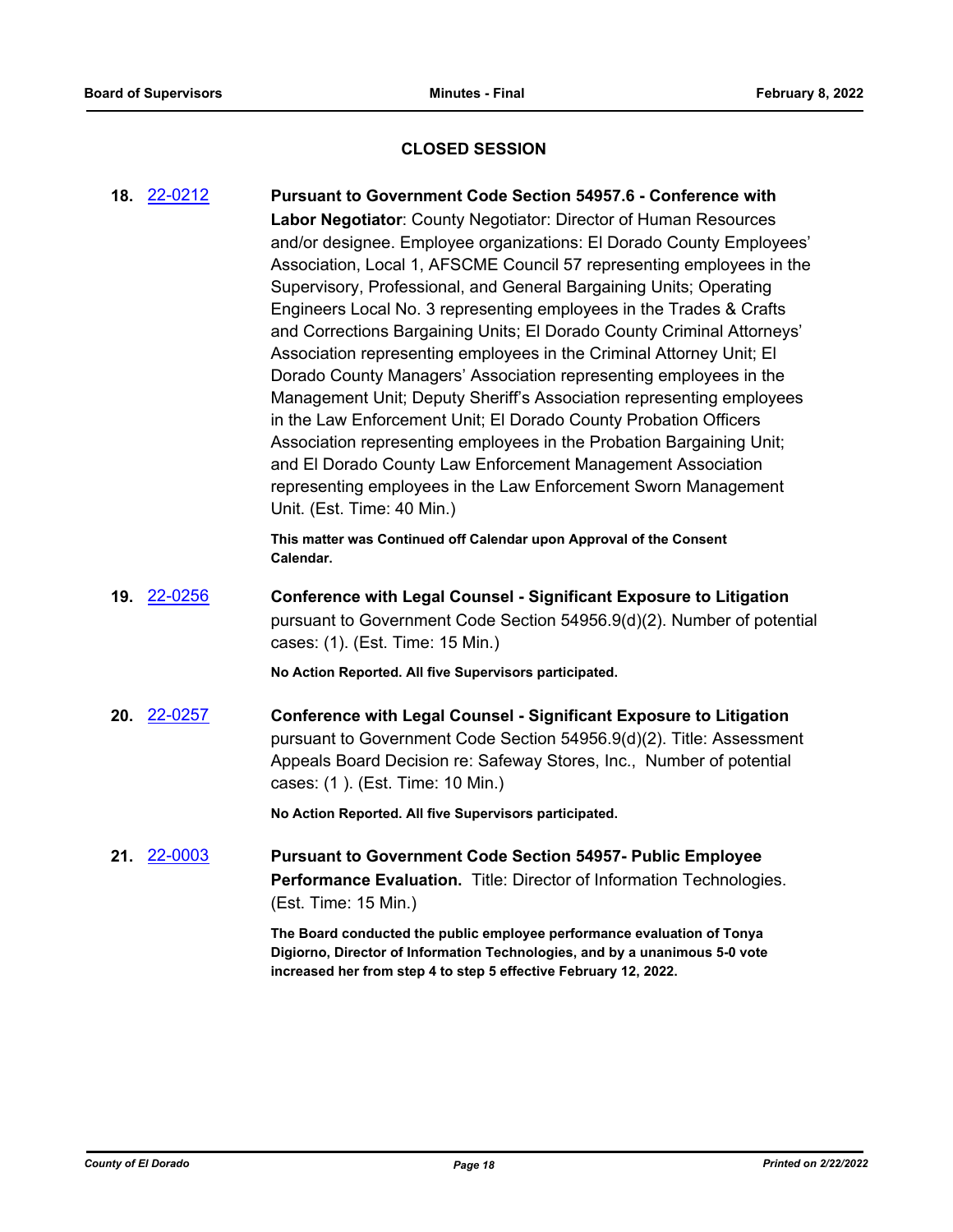On August 19, 2003, the Board adopted the following protocol: It is a requirement that all speakers, County staff and the public, when approaching the podium to make a visual presentation to the Board of Supervisors, must provide the Clerk with the appropriate number of hard copies of the presentation for Board members and the audience.